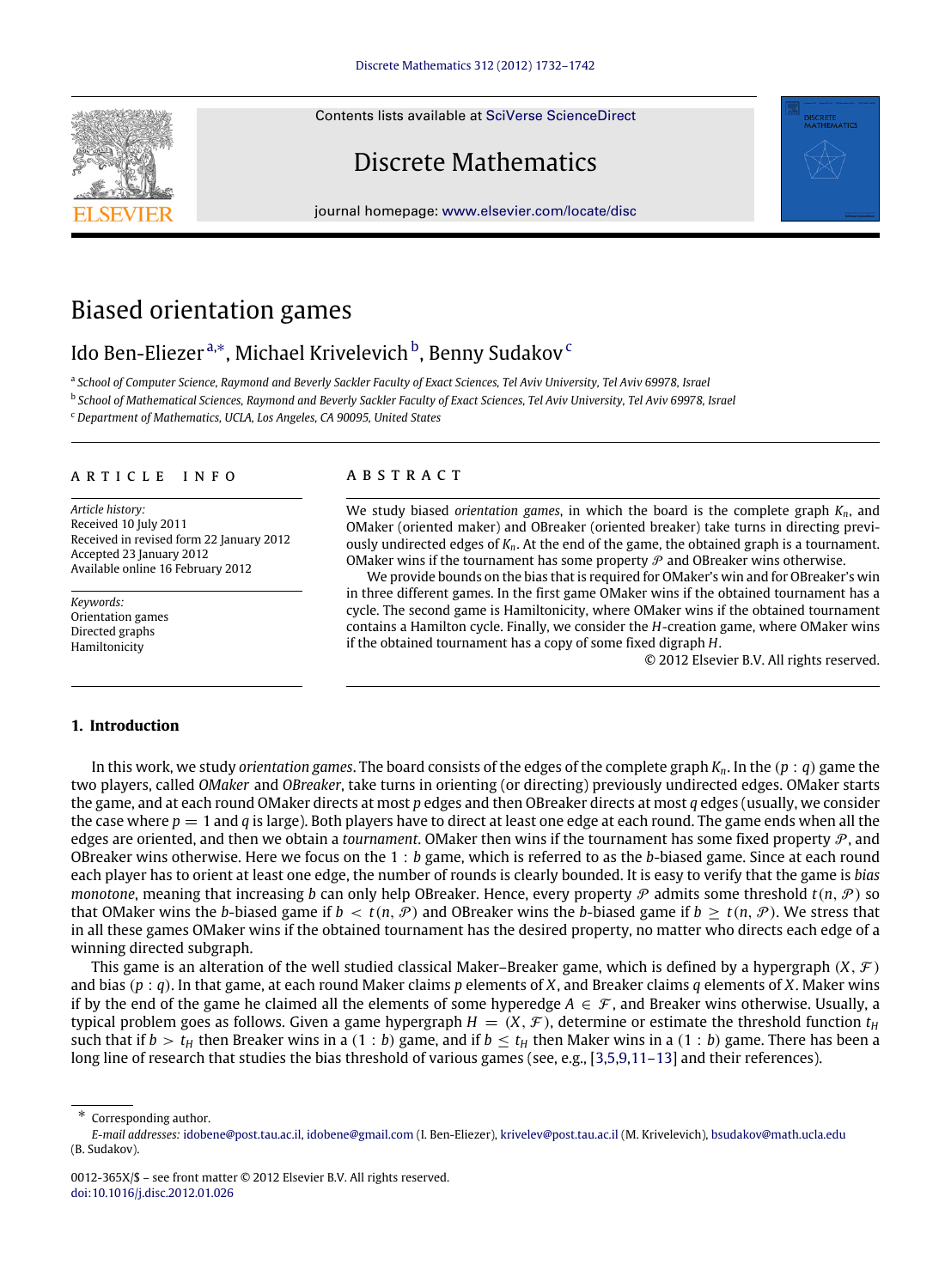Here we study orientation games for the following three properties.

*Creating a cycle.* OMaker wins if the obtained tournament contains a cycle, and OBreaker wins otherwise. It is well known that a tournament contains a cycle if and only if it contains a cyclic triangle (cycle of length 3). This is a problem which has already been studied by Alon (unpublished result) and by Bollobás and Szabó [\[7\]](#page-10-4), and here we improve their results.

*Creating a Hamilton cycle.* Here OMaker wins if the final tournament contains a Hamilton cycle, and OBreaker wins otherwise. Recently, the second author [\[12\]](#page-10-5) solved a long standing question and provided tight bounds on the bias threshold for Maker's win in the classical Maker–Breaker Hamiltonicity game. We use a variant of his approach, together with a new application of the Gebauer–Szabó method [\[11\]](#page-10-3) and give tight bounds in our case as well.

*Creating a copy of H*. Here we are given a fixed digraph *H*. OMaker wins if the obtained tournament contains a copy of *H*, and OBreaker wins otherwise. We provide both upper and lower bounds, and give some nearly tight bounds for specific cases. We conjecture that the correct threshold is closely related to the size of the *minimum feedback arc set* of *H*, and provide some results that support this conjecture.

Our first theorem considers the cycle creation game. It is easy to observe that if  $b \ge n-2$  then OBreaker has a winning strategy (for completeness, we give a detailed proof in Section [3\)](#page-2-0). Bollobás and Szabó [\[7\]](#page-10-4) proved that if  $b=(2-\sqrt{3})n$ , then OMaker wins the game, and conjectured that the correct threshold is  $b = n - 2$ .

<span id="page-1-0"></span>In this work we provide a simple argument that improves their result.

**Theorem 1** (*The Cycle Game*)**.** *For every b* ≤ *n*/2 − 2*, OMaker has a strategy guaranteeing a cycle in the b-biased orientation game.*

The second game we consider is the Hamiltonicity game, where OMaker wins if and only if the obtained tournament contains a Hamilton cycle. Here we apply techniques from [\[9](#page-10-2)[,11,](#page-10-3)[12\]](#page-10-5) to get tight bounds on the bias threshold for a win of OBreaker.

#### <span id="page-1-1"></span>**Theorem 2** (*The Hamiltonicity Game*)**.**

- (i) If  $b \geq \frac{n(1+o(1))}{\ln n}$ , OBreaker has a strategy to guarantee that in the b-biased orientation game the obtained tournament has a *vertex of in-degree* 0*, and in particular to win the Hamiltonicity game.*
- (ii) If  $b \leq \frac{n(1+o(1))}{\ln n}$ , OMaker has a strategy guaranteeing a Hamilton cycle in the b-biased orientation game.

In the *H*-creation game we have some partial results. We conjecture that the bias that guarantees OMaker's win depends on the minimum feedback arc set of *H*, and support this result for graphs with a small feedback arc set. We will present and discuss corresponding notions and results in Section [5.](#page-6-0)

## **2. Preliminaries**

Let  $K_n$  be the complete graph on *n* vertices, a tournament is an orientation of  $K_n$ . A directed graph is called *oriented* if it contains neither loops nor cycles of length 2. Every oriented graph is a subgraph of a tournament. A directed graph is *strongly connected* if for every two vertices *u*, v there is a directed path from *u* to v and a directed path from v to *u*. All directed graphs we consider here are *oriented*, i.e., do not have parallel or opposite edges.

All log signs are in base 2, except ln signs which are in the natural base.

The well known results of Erdős and Selfridge [\[10\]](#page-10-6) and Beck [\[4\]](#page-10-7) give a sufficient condition for Breaker's win in biased Maker–Breaker games.

**Theorem 3.** Suppose that Maker and Breaker play a  $(p: q)$ -game on a hypergraph  $H = (V, \mathcal{F})$ , with Maker starting. If

<span id="page-1-2"></span>
$$
\sum_{A\in\mathcal{F}}(q+1)^{-\frac{|A|}{p}}<\frac{1}{q+1},
$$

*then Breaker has a winning strategy.*

An orientation game is defined by a series of moves by OMaker and OBreaker. In round *t*, OMaker orients 1 ≤ *m<sup>t</sup>* ≤ *p* = *p*(*n*) edges (usually in our settings *p* = 1) and OBreaker orients  $1 \leq b_t \leq q = q(n)$  edges. The game ends when all the edges are oriented, so the obtained graph is a tournament. OMaker wins if the tournament has some predetermined property  $P$ , otherwise OBreaker wins.

We denote by  $H_t$  the graph containing the edges oriented after *t* rounds. Clearly, this graph has at most  $(p+q) \cdot t$  edges. Given a directed graph  $G = (V, E)$ , we write  $(u, v) \in E$  if there is an edge from u to v. Given a set  $A \subseteq V$ , we let

$$
N^+(A) = \{u \in V \setminus A : \exists v \in A, (v, u) \in E\},\
$$

and

$$
N^{-}(A) = \{u \in V \setminus A : \exists v \in A, (u, v) \in E\}.
$$

A tournament *T* on *n* vertices is *transitive* if there is a bijection  $\sigma: V(T) \to [n]$  such that for every edge  $(u, v) \in E(T)$ ,  $\sigma(u) < \sigma(v)$ . A tournament  $T = (V, E)$  is *k*-colorable if there is a partition of *V* into *k* sets  $V_1, \ldots, V_k$  such that the induced tournament on each *V<sup>i</sup>* is transitive. Thus, a transitive tournament is 1-colorable.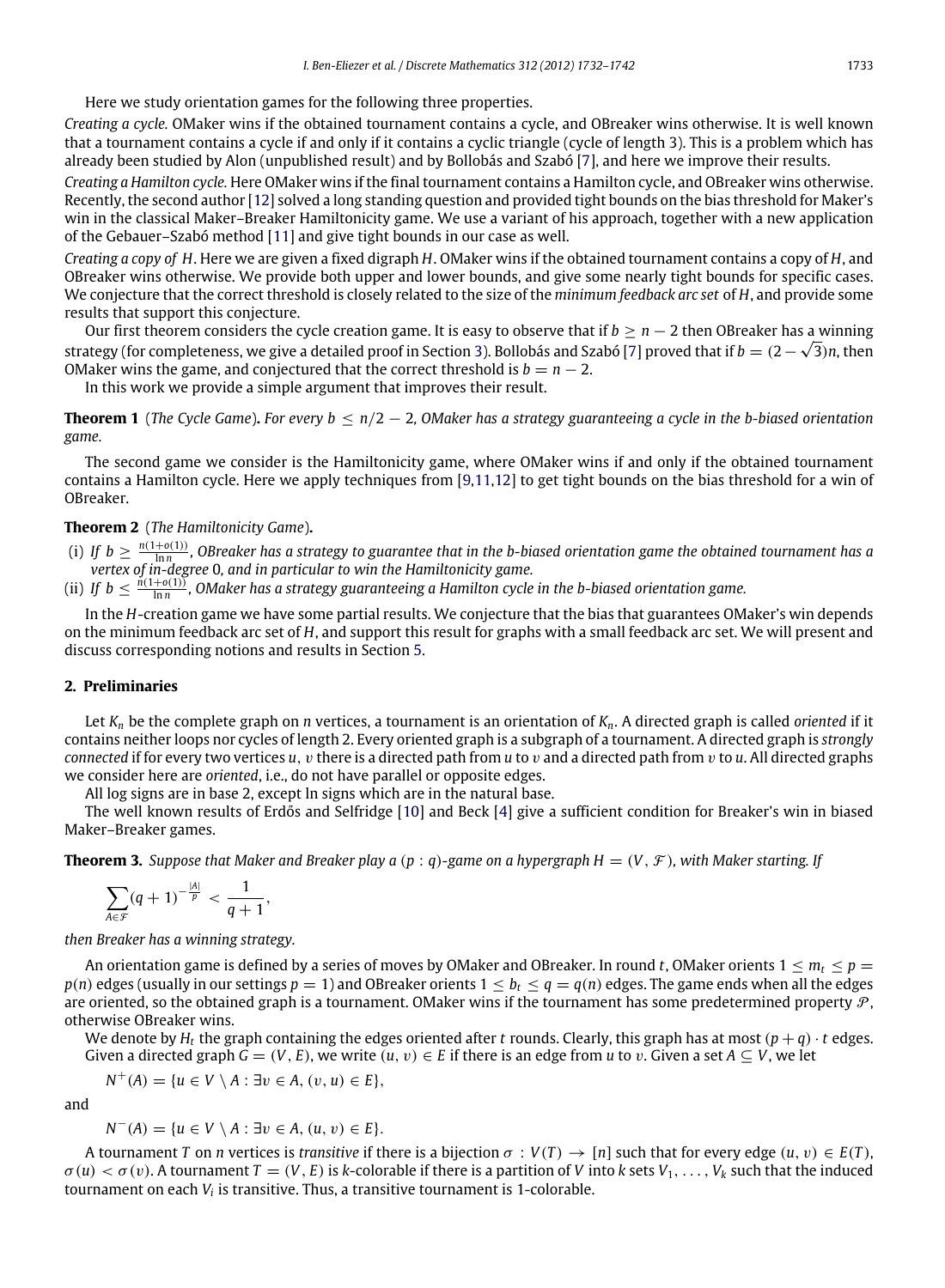# <span id="page-2-0"></span>**3. The cycle game**

In this section we prove [Theorem 1.](#page-1-0) Namely, we show that in the (*n*/2 − 2)-biased game OMaker can create a cycle. For the sake of completeness we also prove that in the (*n* − 2)-biased game OBreaker can force an acyclic tournament.

*OBreaker's strategy.* Suppose that *b* ≥ *n* − 2, we show that OBreaker can block all cycles in the graph as follows. Whenever OMaker orients an edge from *u* to *v*, OBreaker responds by orienting all edges from *u* to every vertex  $w \in V(K_n)$  such that the edge *u*w has not been oriented yet. Clearly, OBreaker in his turn has to orient at most *n* − 2 edges.

We proceed by proving that no cycle is created when OBreaker applies this strategy. Indeed, suppose that a cycle *C* is created and let  $(u, v)$  be the first edge in  $C$  that was oriented (by either OMaker or OBreaker), and suppose also that  $(w, u) \in C$ . If OMaker oriented the edge from *u* to *v*, by the strategy above OBreaker responded by orienting the edge from *u* to w, and thus  $(w, u) \notin C$ . If OBreaker orients the edge from *u* to v, he did it because OMaker oriented some other edge from *u* to some vertex *z*. In this case, again OBreaker will also orient the edge from *u* to w, and therefore again  $(w, u) \notin C$ . We conclude that no cycle is created.

*OMaker's strategy.* Our main lemma states that OMaker has a strategy so *H<sup>t</sup>* contains a directed path of length *t* throughout the first  $n - 1$  rounds of the game.

<span id="page-2-1"></span>**Lemma 3.1.** *In the b-biased game, OMaker has a strategy such that for every t* ≤ *n* − 1*, the graph H<sup>t</sup> obtained after t rounds contains a directed path of length t.*

**Proof.** We prove by induction that at each round OMaker can extend a longest path by one, no matter how OBreaker plays, unless the board already contains a Hamilton path. Clearly OMaker can create a path of length 1 at the first round. Suppose that a longest path in  $E(H_t)$  is  $P_t = u_1, u_2, \ldots, u_r$ , where  $r < t$ . Let v be a vertex not in the path. Let *k* be the maximal index such that there is no edge from v to  $u_k$ . This is well defined as if there is an edge from v to  $u_1$  then v,  $u_1,\ldots,u_r$  is a longer path, contradicting the maximality of *P<sup>t</sup>* .

Observe first that if there is an edge in the opposite direction from *u<sup>k</sup>* to v then *u*1, . . . , *u<sup>r</sup>* is not a maximal path. Indeed, if  $k = r$  then  $u_1, \ldots, u_r, v$  is a longer path; otherwise by the definition of *k* there is an edge from *v* to  $u_{k+1}$  and therefore by using the vertices  $u_1, \ldots, u_k, v, u_{k+1}, \ldots, r$  we can find a longer path, and in both cases this contradicts the maximality of  $P_t$ .

Therefore OMaker in his turn orients the edge from  $u_k$  to  $v$  and creates a path of length at least  $r + 1$ , and the result follows.  $\square$ 

**Proof of Theorem 1.** The strategy of OMaker is as follows. At each round, if he can close a cycle he does so and wins. Otherwise, he increases the length of a longest directed path. We next show that after a large enough number of rounds, OBreaker cannot block all possible cycles.

As long as OMaker cannot orient an edge such that a cycle is created, OMaker can extend a longest directed path by 1 by [Lemma 3.1.](#page-2-1) After t rounds, there is a path  $P_t$  of length at least t. Let  $V_t = V(P_t)$ . There are  $\binom{t}{2} - t$  potential edges in G[V<sub>t</sub>] opposite to the direction of the path  $P_t$ , and orienting any of them creates a cycle.

Consider the graph  $H_{t-1}$  just before OMaker starts round *t*. There are  $\binom{t-1}{2} - (t-1)$  edges that may close a cycle, of which at most  $(b+1)(t-1)-(t-1)$  have been oriented in previous rounds. If  $(b+1)(t-1)-(t-1)< \binom{t-1}{2}-(t-1)$ at the beginning of round t then OMaker wins. Unless OMaker wins before that, the game lasts at least  $\frac{\binom{n}{2}}{b+1}$  rounds, and

therefore by taking  $t = \lfloor \frac{{n \choose 2}}{b+1} \rfloor$  we get that if  $b \leq n/2 - 2$  then OMaker surely wins.  $\square$ 

#### <span id="page-2-3"></span>**4. The Hamiltonicity game**

In this game OMaker wins if the obtained tournament contains a Hamilton cycle, and OBreaker wins otherwise. We start with recalling a well known and theorem due to Camion (see, e.g. Theorem 19.7 of [\[8\]](#page-10-8)).

#### **Lemma 4.1.** *Let T be a strongly connected tournament on at least three vertices. Then T contains a Hamilton cycle.*

<span id="page-2-2"></span>We conclude that if OMaker constructs a strongly connected graph from the edges he orients then he wins the game.

*OBreaker's strategy.* Assuming that the bias is sufficiently large, OBreaker has a strategy to guarantee that the obtained tournament *T* contains a vertex with in-degree 0. In this case clearly *T* does not contain a Hamilton cycle. To this end, we reduce this problem to a *box game*, similarly to the treatment in [\[9\]](#page-10-2).

Let  $K_n$  be the complete graph on *n* vertices, and consider the *b*-biased game, where  $b \geq \frac{(1+o(1))n}{\ln n}$ . Recall that  $H_t$  is the oriented graph obtained after *t* rounds. Fix a partition  $V(K_n) = A \cup B$ , where A and B are disjoint sets,  $|A| = b$ ,  $|B| = n - b$ . Throughout the game, OBreaker orients the edges from *A* to *B* until after some round *t* there are two vertices *u*, *u* ′ ∈ *A* such that for every vertex  $w \in B$ , both  $(u, w)$ ,  $(u', w) \in H_t$ , and the in-degree of both  $u, u'$  is 0. Then in the last turn he orients edges within *A* so that either *u* or *u* ′ will have in-degree 0.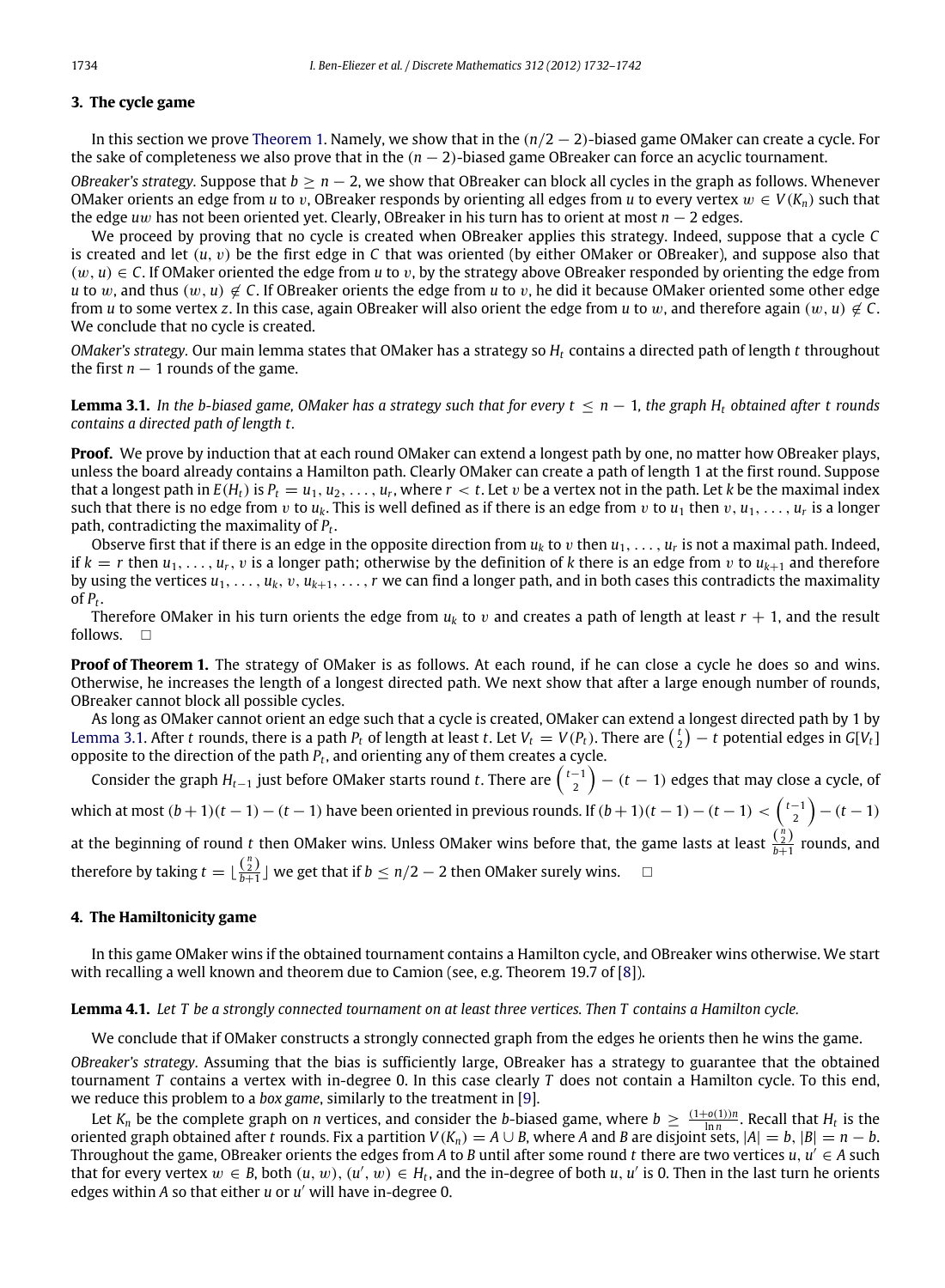Chvátal and Erdős [\[9\]](#page-10-2) studied the *box* game, which is a special case of a Maker–Breaker game where all the winning sets are disjoint. Their main result can be summarized as follows.

**Theorem 4.** Suppose that there are  $r$  disjoint sets (or boxes)  $B_1,\ldots,B_r$ , each box  $B_i$  containing  $k$  elements. At each round, Box-*Maker claims b elements and then Box-Breaker claims a single element. If*

<span id="page-3-0"></span>
$$
k \leq b \sum_{i=1}^r \frac{1}{i},
$$

*then Box-Maker has a strategy to occupy all the elements of a single box.*

Note that in each round, Box-Breaker *destroys* a single box (i.e., puts his element in this box thus preventing Box-Maker from winning using that specific box), and so throughout the game Box-Maker tries to claim all elements of a single box before it is destroyed by Box-Breaker.

<span id="page-3-1"></span>Here we need a variant of this theorem, for the case that Box-Maker actually has to complete two boxes.

**Claim 4.2.** *Suppose that there are r disjoint sets, B*1, . . . , *B<sup>r</sup> , each B<sup>i</sup> containing k elements. At each round, Box-Breaker destroys one set and then Box-Maker claims b elements. If*

$$
k+b\leq b\sum_{i=1}^r\frac{1}{i},
$$

*then Box-Maker has a strategy to occupy all the elements of two boxes.*

**Proof.** For every box  $B_i$  we add a set  $B'_i$  of *b* virtual items. Consider a standard box game where the *i*'th box is  $B_i \cup B'_i$ , and suppose that Box-Maker always claims the elements of *B*<sub>*i*</sub> before he claims the elements of *B*<sup>*i*</sup><sub>*i*</sub>, for every  $1 \le i \le r$ . If

$$
k+b\leq b\sum_{i=1}^r\frac{1}{i},
$$

then by [Theorem 4](#page-3-0) Box-Maker has a strategy to win the game. Consider the last round before Box-Maker wins, when the next move should be taken by Box-Breaker. Since Box-Breaker cannot avoid Box-Maker's win there are at least two indices  $i \neq j$  such that all but at most *b* elements of boxes *i* and *j* are already claimed by Box-Maker. Therefore we conclude that there are at least two indices  $i \neq j$  such that  $B_i$  and  $B_j$  have been fully claimed. We conclude that Box-Maker claimed all the elements of two of the original boxes, no matter what Box-Breaker did. The claim follows.  $\Box$ 

In our setting, OMaker and OBreaker switch their roles. That is, OBreaker assumes Box-Maker's role, and we define the boxes so that if OBreaker claims a full box the obtained tournament has a vertex of in-degree 0. For every vertex  $v \in A$  we define a box  $X_v$  as  $\{vw : w \in B\}$ . Note that  $|X_v| = |B| = n - b$ . In every turn, OMaker (that is, Box-Breaker) can destroy one box *X*<sup>v</sup> by directing an edge toward v, either from a vertex from *A* or from *B*. On the other hand, OBreaker (Box-Maker) can orient *b* edges from *A* to *B*, which is equivalent to taking *b* elements from the various boxes. By [Claim 4.2,](#page-3-1) if

<span id="page-3-2"></span>
$$
n = |X_v| + b \le b \sum_{i=1}^{|A|} \frac{1}{i},\tag{4.1}
$$

then OBreaker has a strategy to have two vertices *u*, *u'* from A for which all their incident edges that connect them to *B* are directed toward *B*, and none of the edges from *A* enters *u* or *u* ′ . Therefore, no matter what OMaker does, OBreaker can direct all the edges from either *u* or *u'*, thus creating a vertex with in-degree 0 and destroying any chance for creating a Hamilton cycle in the final tournament. Taking  $b \ge \frac{n(1+o(1))}{\ln n}$  satisfies [\(4.1\)](#page-3-2) and thus OBreaker wins the game, and Item (i) in [Theorem 2](#page-1-1) follows.

*OMaker's strategy.* OMaker's strategy consists of two stages. His goal in the first stage is to create a graph with some expansion properties, so that all sufficiently small sets have at least one in-going edge and at least one out-going edge. (This is quite similar to the approach of [\[12\]](#page-10-5) and is somewhat reminiscent of some of the arguments from [\[2\]](#page-10-9).) To this end, he employs a randomized strategy that creates a graph with min in-degree and out-degree at least 3, playing against any fixed strategy by OBreaker. Moreover, we will show that with positive probability (and actually, with high probability) after this stage the graph has the desired expansion properties. Since the game considered is a perfect information game with no chance moves, we conclude that OMaker has a **deterministic** strategy that guarantees these properties after the first stage. Moreover, the first stage lasts at most 8*n* rounds in any case.

At the second stage, OMaker will ensure that for every large enough disjoint sets of vertices *A*, *B* there is at least one edge from *A* to *B* and at least one edge from *B* to *A*. We will show that if he succeeds at the first stage then after the second stage we will have a strongly connected graph and hence by the end of the game OMaker will win.

- We say that a directed graph *G* is *k*-*expanding* if the following properties hold for *k* > 0.
- For every set *A* of size at most *k*,  $|N^+(A)|, |N^-(A)| > 0$ .
- For every two disjoint sets *A*, *B* of size at least *k*, there is an edge from *A* to *B* and there is an edge from *B* to *A*.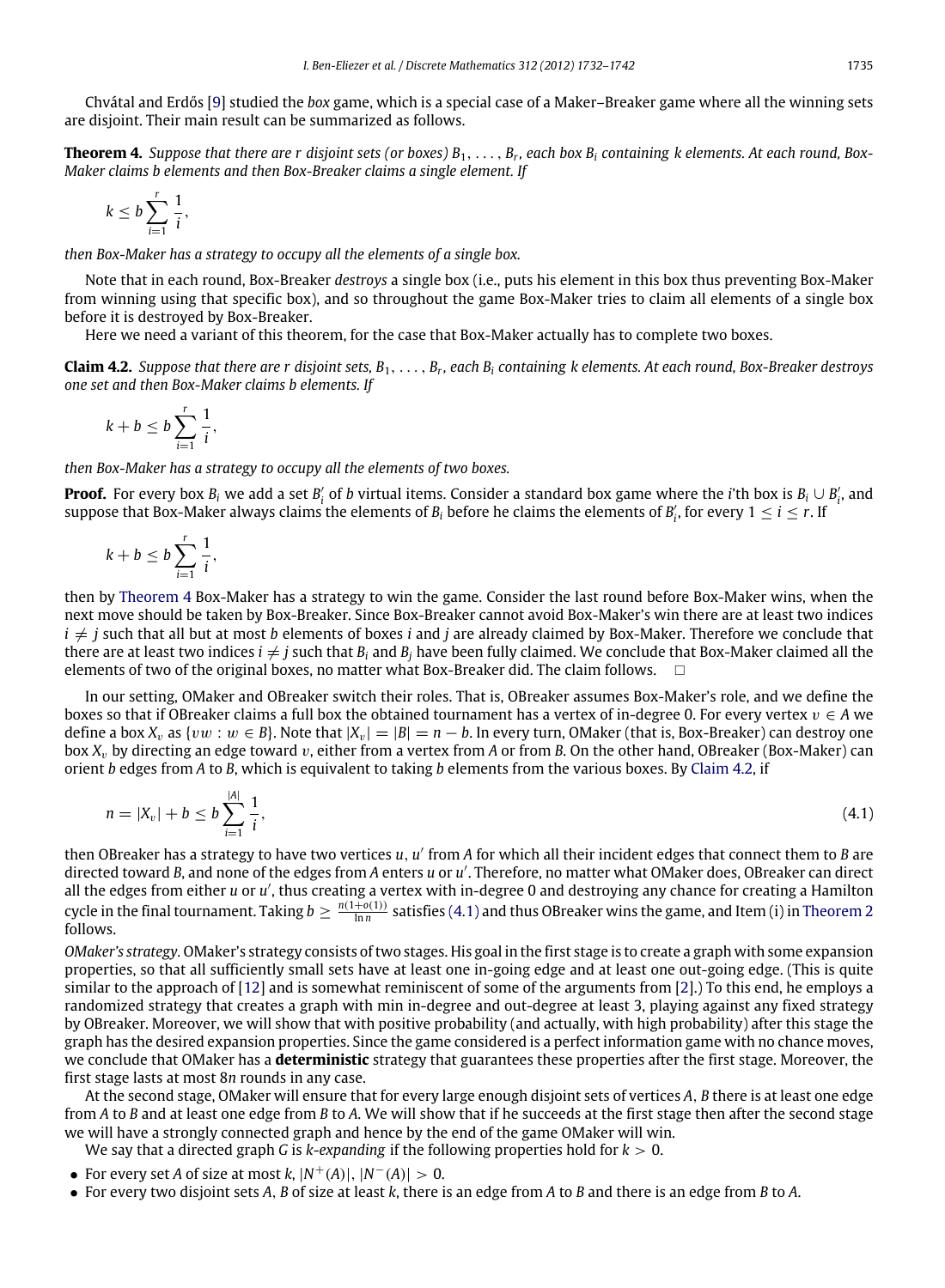<span id="page-4-0"></span>We have the following.

#### **Lemma 4.3.** *Let G be a directed graph, and suppose that G is k-expanding for some k. Then G is strongly connected.*

**Proof.** Let  $A_1, A_2, \ldots, A_t$  be the strongly connected components of *G*, and suppose that  $t > 1$ . Let *T* be a graph where each  $A_i$  is represented by a vertex, and there is an edge from  $A_i$  to  $A_j$  if and only if there is a vertex  $v_i\in A_i$  and a vertex  $v_j\in A_j$  such that  $(v_i, v_i) \in E(G)$ . It is well known that T is a directed forest, and therefore contains a leaf, i.e., a set  $A_i$  with no outgoing edges. If  $|A_i| < k$  then since  $|N^+(A_i)| > 0$  we get a contradiction. If  $|A_i| > n - k$ , then since  $|N^-(V \setminus A_i)| > 0$  we get a contradiction. Finally, if  $k \le |A_i| \le n - k$ , then by the second property there is an edge from  $A_i$  to  $V \setminus A_i$ . Therefore, we conclude that  $t = 1$  and hence *G* is strongly connected.  $\Box$ 

We will show that after the first stage the obtained graph will have the first property in the definition of a *k*-expanding digraph with high probability, and after the second stage it will have the second property. More specifically, we will show that for  $k = \frac{n}{(\ln n)^{2/5}}$ , at the first stage OMaker ensures that for every set *A* of size at least  $k$ ,  $|N^+(A)|$ ,  $|N^-(A)| > 0$ , and at the second stage OMaker ensures that for every two sets *A*, *B* of size at least *k*, there is an edge from *A* to *B*. By [Lemmas 4.1](#page-2-2) and [4.3,](#page-4-0) after the second stage OMaker wins.

*The first stage.* At the first stage we adapt the techniques of Gebauer and Szabó [\[11\]](#page-10-3) in a way similar to [\[12\]](#page-10-5) and show that if  $b = \frac{(1-o(1))n}{\ln n}$  then Maker has a strategy to achieve his goal at this stage. We start by reducing our game to an undirected game on the edges of a bipartite graph.

Suppose that OMaker and OBreaker play a biased orientation game on the edges of the complete graph  $G = (V, E)$ on *n* vertices, and let  $V = \{v_1, v_2, \ldots, v_n\}$ . Let  $H = (V_1, V_2, E')$  be the complete bipartite graph on 2*n* vertices, where  $V_1 = \{v_{1,1}, v_{1,2}, \ldots, v_{1,n}\}\$  and  $V_2 = \{v_{2,1}, v_{2,2}, \ldots, v_{2,n}\}\$ . Throughout the game we maintain two subgraphs,  $H_M$  consisting of edges that are associated with OMaker and *H<sup>B</sup>* consisting of edges that are associated with OBreaker. Initially both graphs are empty.

If OBreaker orients a previously undirected edge from v*<sup>i</sup>* to v*<sup>j</sup>* in *G*, we add the edge between v2,*<sup>i</sup>* and v1,*<sup>j</sup>* to *HB*.

OMaker, in his turn, would like to create a graph with a constant minimum degree in *H<sup>M</sup>* . Whenever OMaker wants to add some edge  $(v_{1,i},v_{2,j})$  to  $H_M$  and  $(v_{2,i},v_{1,j})$  has not been taken yet, he does it and also orients  $v_i$  to  $v_j$  in  $G$  (note that in this case the edge between  $v_i$  and  $v_j$  is undirected before this step). In this case we also add the edge  $(v_{2,i}, v_{1,j})$  to  $H_B$ . If, on the other hand,  $(v_{2,i}, v_{1,j}) \in E(H_B)$ , then he adds  $(v_{1,i}, v_{2,i})$  to  $H_M$ , and then plays another turn by taking a free edge according to his strategy, and adding the opposite edge to OBreaker's graph. Finally, if OMaker has taken the edge  $(v_{1,i}, v_{2,i})$  then he plays another turn. Since the classical Maker–Breaker game is bias-monotone, if OMaker takes more than one edge it can only help him. Also, note that edges between  $v_{1,i}$  and  $v_{2,i}$  are useless for OMaker in the real game. Therefore OMaker will have to construct a graph with minimum degree  $c + 1$  so that every vertex has at least  $c$  neighbors other than itself.

Observe also that  $(v_{2,i}, v_{1,i}) \notin E(H_M)$ , as otherwise  $(v_{1,i}, v_{2,i})$  would have been added to  $H_B$  in some previous step. The following proposition summarizes this reduction.

# **Proposition 4.4.** If at some step  $H_M$  has minimum degree  $c + 1$  then at the same time every vertex in G has min in-degree and *out-degree at least c.*

**Gebauer–Szabó Proof.** In [\[11\]](#page-10-3), Gebauer and Szabó provided a strategy for Maker (in the classical Maker–Breaker setting) to construct a spanning tree, a graph with positive minimum degree, and a connected graph with high minimum degree while playing a (1 : *b*) game on  $E(K_n)$  when  $b = \frac{(1+o(1))n}{\ln n}$ . Here we summarize their method and highlight the slight differences between their strategy for the min-degree game and what we need in our case. We refer the reader to [\[11\]](#page-10-3) for a complete proof. Their strategy is defined as follows. The goal of Maker is to construct a graph with min-degree *c*. Throughout the game, a vertex v is *dangerous* if  $d_M(v) \leq c - 1$ . Define the danger value of v as dang(v) =  $d_B(v) - 2b \cdot d_M(v)$ . Initially, the danger of all vertices is 0. At every round, Maker takes a vertex  $v$  with maximum danger value (ties are broken arbitrarily), and then takes an arbitrary unclaimed edge incident to v. The proof goes by assuming Breaker's win, and analyzing the change of danger value of the vertices for which Maker took incident edges in the game, and showing that the average danger value must be greater than 0. This in turn would lead to a contradiction.  $\Box$ 

In our case, our board consists of the edges of the complete bipartite graph *Kn*,*<sup>n</sup>* instead of the edges of the complete graph *Kn*. Moreover, when OMaker claims an edge, OBreaker may get the opposite edge as well; we add this edge to the next move of OBreaker. Therefore, OMaker plays against OBreaker that claims at most  $(b + 1)$  edges in his turn. The danger of a vertex is defined only with respect to edges (and degrees) that belong to the bipartite graph *Kn*,*n*, and hence at the beginning of the game the danger of every vertex is 0. The rest of the analysis is essentially the same as [\[11\]](#page-10-3).

It was observed in [\[12\]](#page-10-5) that, for any constant *c* > 0, Maker can achieve degree at least *c* at every vertex before Breaker claimed  $(1-\delta)n$  of its incident edges, for  $\delta=\frac{15}{(\ln n)^{1/4}}$ . Also, if OMaker is ordered by his strategy to claim an edge incident to a vertex  $v$ , he chooses one of the edges randomly and uniformly among the free incident edges. Note that in this case Breaker also gets only one new edge.

We will show that after the first stage, the obtained graph has typically some expanding properties. In our case after at most 8*n* rounds, *H<sup>M</sup>* has min-degree at least 4, which results in an oriented graph with the property that every vertex has in-degree and out-degree at least 3. Observe that this stage lasts at most 8*n* moves as in every round OMaker increases the degree of one of the vertices in *Kn*,*<sup>n</sup>* by at least one.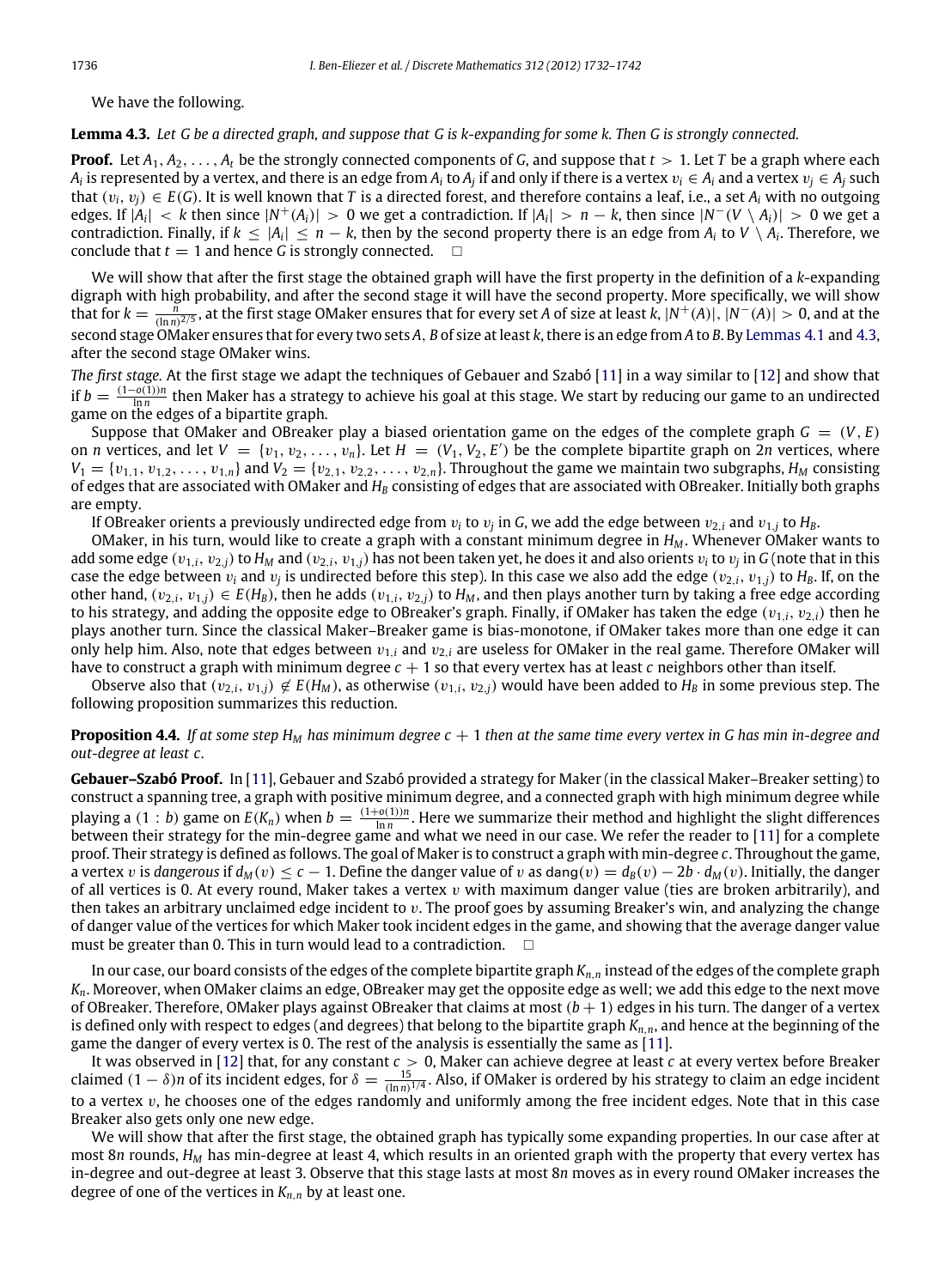<span id="page-5-0"></span>We conclude the description of this approach with the following proposition.

**Proposition 4.5.** Suppose that  $b = \frac{(1-o(1))n}{\ln n}$ . Then OMaker has a strategy to construct after at most 8*n* turns a directed graph *with min in-degree and min out-degree at least* 3*. Moreover, throughout the game, OMaker chooses at each turn a vertex* v according to that strategy, and picks a random incident edge out of a set of at least  $\delta$ n choices, where  $\delta = \frac{15}{(\ln n)^{1/4}}$ .

For completeness we provide the proof details in the [Appendix.](#page-7-0)

*Applying the Gebauer–Szabó approach.* Let *A* be a set of vertices of size *O*( *n* (ln *n*) 2/5 ). We next prove that almost surely after the first stage *A* has at least one ingoing edge and at least one outgoing edge. We start by claiming that almost surely every such set has at least one ingoing edge. Observe first that the property trivially holds for every set with a single vertex, as every vertex has in-degree at least one. Consider a fixed set *A* of size *i*, and assume that *A* has no ingoing edges, then all edges that enter *A* have their other endpoint also in *A*, and there are at least 3*i* such edges. By [Proposition 4.5,](#page-5-0) whenever OMaker chooses a dangerous vertex v from *A*, there are at least δ*n* unclaimed edges incident to v. Therefore, the probability that OMaker chooses an edge between *v* and another vertex of *A* is at most  $\frac{|A|-1}{\delta n-1}$ . After the first stage there are 3*i* ingoing edges to vertices of *A*, hence the probability that *A* does not have even a single ingoing edge from a vertex outside *A* is at most ( |*A*|−1 δ*n*−1 ) 3*i* . Therefore, by the union bound, the probability that there is set *A* of size *i* with no ingoing edge is at most

$$
{\binom{n}{i}} \cdot {\left(\frac{|A|-1}{\delta n-1}\right)}^{3i} \leq {\left(\frac{en}{i}\right)}^i \cdot {\left(\frac{2i}{\delta n}\right)}^{3i} \leq {\left(\frac{8ei^2}{\delta^3 n^2}\right)}^i.
$$

By considering the two cases when  $i \leq n^{1/3}$  and  $i \geq n^{1/3}$  it is easy to check that for every  $2 \leq i \leq \frac{n}{(\ln n)^{2/5}}$  and  $\delta = \frac{15}{(\ln n)^{1/4}}$ , the last expression is bounded by  $o(1/n)$ . Therefore by the union bound every set of size at most  $\frac{n}{(\ln n)^{2/5}}$  has at least one ingoing edge, assuming that *n* is sufficiently large. Essentially the same argument shows that almost surely every such set of that size contains at least one outgoing edge, as claimed.

Clearly, the first stage takes at most 8*n* rounds, so the total number of taken edges is at most  $8n(b + 1)$ .

*The second stage.* Recall that at the second stage OMaker needs to connect in both directions every two disjoint sets *A*, *B* of size  $\frac{(1-o(1))n}{(\ln n)^{2/5}}$ .

Consider a random tournament obtained from *K<sup>n</sup>* by directing each edge uniformly and independently of the other edges. For every two disjoint sets of vertices *A*, *B*, the number of edges from *A* to *B* is binomially distributed. Denote by *e*(*A*, *B*) the number of edges from *A* to *B* and by *e*(*B*, *A*) the number of edges from *B* to *A*. By the Chernoff bound (see, e.g., [\[1\]](#page-10-10)), we have

$$
Pr\left[\left|e(A, B)-\frac{|A||B|}{2}\right|\geq \varepsilon |A||B|\right]\leq e^{-\varepsilon^2|A||B|/2},
$$

and similar inequality holds also for *e*(*B*, *A*).

Therefore, if  $|A| = |B| = \frac{(1 - o(1))n}{(\ln n)^{2/5}}$  the probability that  $e(A, B)$  or  $e(B, A)$  is greater than  $\frac{1}{2} \cdot |A| ||B|(1 + n^{-1/2 + o(1)})$  is 2<sup>-2*n*</sup>, and hence by the union bound for every two such sets, there are at least  $\frac{1}{2} \cdot |A||B|(1 + n^{-1/2+o(1)}) \ge \frac{0.99n^2}{2(\ln n)^4}$  $\frac{0.998}{2(\ln n)^{4/5}}$  in each direction. Fix a tournament *T* <sup>∗</sup> with this property.

At the second stage, OMaker always directs edges according to T<sup>\*</sup>. That is, he can only direct an edge from *u* to *v* if  $(u, v)$  ∈  $E(T^*)$ . For every two such sets, at most  $8n(b + 1)$  ≤  $\frac{12n^2}{\ln n}$  $\frac{12R}{\ln n}$  edges have been directed at the first stage of the game, and hence at the beginning of the second stage at least  $\frac{0.99n^2}{2(2n+1)^4}$  $\frac{0.99n^2}{2(ln n)^{4/5}}$  edges that are directed from *A* to *B* in  $T^*$  are unclaimed.

Now OMaker and OBreaker switch roles. OMaker clearly wins if he prevents OBreaker from claiming all the edges from a set *A* to a set *B*, where  $|A| = |B| = k = \frac{n}{(\ln n)^{2/5}}$ . To this end, we apply the Beck–Erdős–Selfridge criterion [\(Theorem 3\)](#page-1-2), with  $p = b = \frac{n(1+o(1))}{\ln n}$ ,  $q = 1$ , the size of each hyperedge is at least  $\frac{0.99n^2}{2(\ln n)^4}$  $\frac{0.99n^2}{2(\ln n)^{4/5}}$  and the total number of sets is at most  $\binom{n}{k}^2$ . We have:

$$
\sum_{A \in \mathcal{F}} (q+1)^{-\frac{|A|}{p}} < {n \choose k}^2 \cdot (q+1)^{-\frac{|A|}{p}} \\
& < \left(\frac{en}{k}\right)^{2k} \cdot 2^{-\frac{n \ln n}{3(\ln n)^{4/5}}} \\
&\leq 2^{\frac{4n \cdot \log \log n}{(\ln n)^{2/5}} \cdot 2^{-\frac{n(\log n)^{1/5}}{6}} \ll 1.
$$

Therefore in our case OMaker wins and hence every two sets of size *k* are connected in both ways.

We conclude that at the end of the second stage OMaker has a strongly connected graph, and hence by the end of the game the obtained tournament is strongly connected, and OMaker wins. This proves Item (ii) of [Theorem 2.](#page-1-1)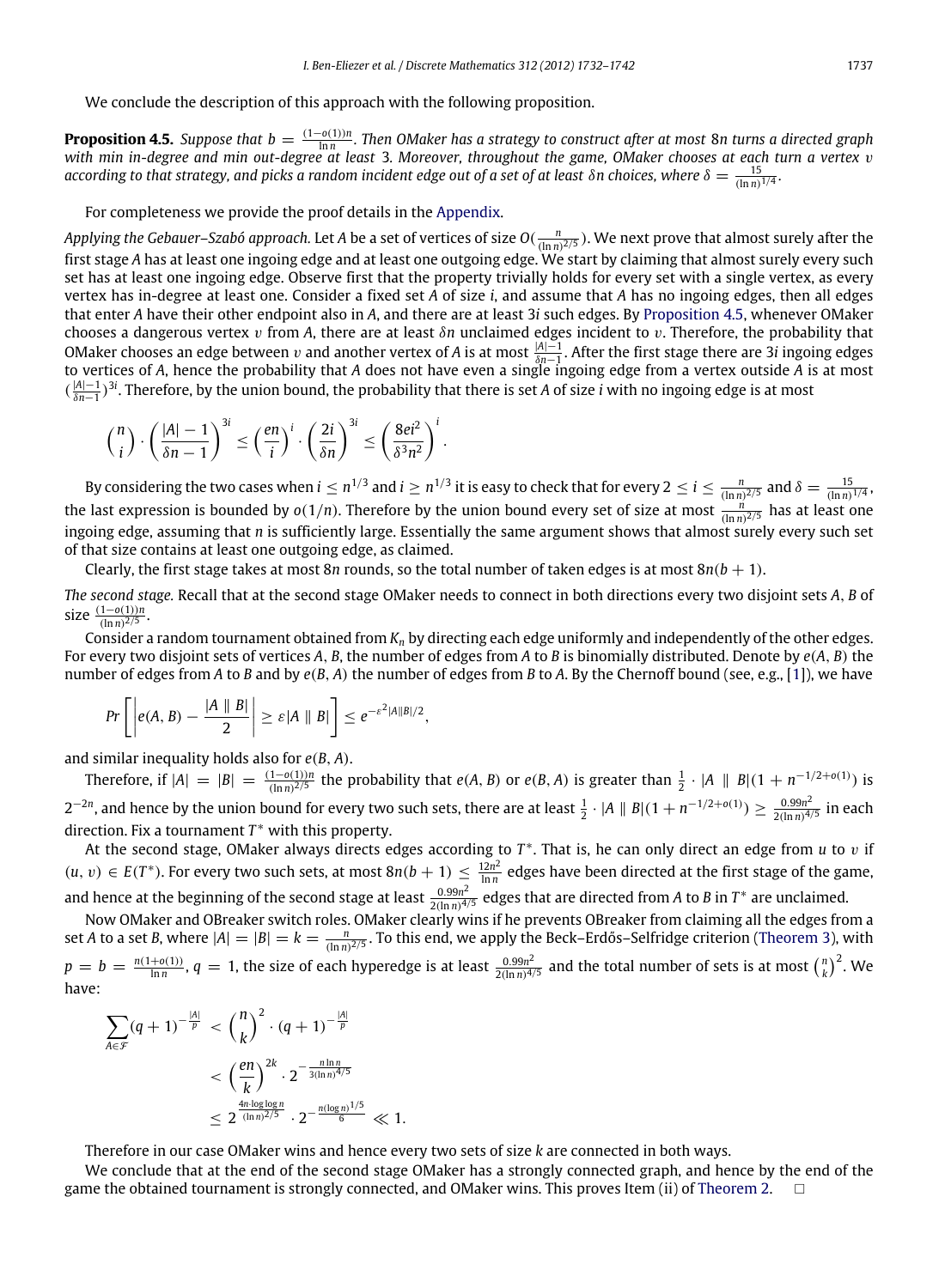#### <span id="page-6-0"></span>**5. The** *H***-creation game**

In this game, a fixed oriented graph *H* is given. OMaker wins if the obtained tournament contains a copy of *H*, and OBreaker wins otherwise. Note that if *H* does not contain a directed cycle then OMaker surely wins for large enough *n*, as every tournament of size *n* contains a transitive tournament of size log *n*, which contains *H* as a subgraph.

Our starting point is an upper bound on the bias threshold for a general fixed graph *H*. Given a directed graph *H*, and a bijection  $\sigma : V(H) \rightarrow |V(H)|$ , we define the *feedback arc set* of *H* with respect to  $\sigma$  as

$$
FAS(H, \sigma) = |\{(u, v) \in E(H) : \sigma(u) > \sigma(v)\}|.
$$

In words, this parameter measures the number of edges that are going in the wrong direction with respect to  $\sigma$ . Let

$$
FAS(H) = \min_{\sigma} \{FAS(H, \sigma)\}.
$$

This is the minimal number of edges of *H* that has to be deleted in order to make *H* an acyclic graph. If, for example, *H* is a random tournament on *t* vertices, then it is easy to show that with high probability FAS(*H*) is close to *t*(*t* − 1)/4.

We have the following upper bound.

**Lemma 5.1.** *Let H be a graph on t vertices, and let r* = FAS(*H*)*. Suppose that OMaker and OBreaker play an orientation game* on  $K_n$ . Then if  $b > c(H) \cdot n^{t/r}$  then OBreaker has a strategy guaranteeing that the obtained tournament does not contain a copy *of H, where*  $c(H) > 0$  *depends only on H.* 

**Proof.** The proof follows by a simple application of the Beck–Erdős–Selfridge theorem [\(Theorem 3\)](#page-1-2). OBreaker chooses an arbitrary bijection  $\sigma$  of the vertices, and at every turn directs the edges according to  $\sigma$ . That is, whenever he chooses to direct an edge *uv*, and  $\sigma(v) > \sigma(u)$  the edge will be directed from *u* to *v*. Hence, if OMaker creates a copy of *H*, by definition he orients at least FAS(*H*) edges in the opposite direction with respect to  $\sigma$ . We can thus reduce the game to the classical Maker–Breaker game as follows. In every set of *t* vertices, OMaker can win only if he claims at least *r* edges that are induced by this set, and OBreaker wins if he prevents OMaker from doing so. The total number of winning sets for OMaker is at most

 $\binom{n}{t}$ .  $\binom{\binom{t}{2}}{r}$ *r* Therefore, if  $(q + 1)^r = \Omega\left(\binom{n}{t}\cdot \binom{\binom{t}{2}}{r} \right)$ *r* ) then by [Theorem 3,](#page-1-2) OBreaker has a winning strategy. This is the case if  $b > c(t, r) \cdot n^{t/r}$ , and hence the lemma holds.  $\square$ 

It is worth noting that following the methods of Bednarska and Łuczak [\[5\]](#page-10-1), one can prove that if *b* = *O*(*n* |*V*(*H*)|−2 <sup>|</sup>*E*(*H*)|−<sup>1</sup> ) then (assuming some balanceness conditions for *H*) Maker has a winning strategy as follows. Maker chooses at each round a random undirected edge and orients it randomly, independently of the other choices. Roughly speaking, one can show that by the end of the game the obtained graph has some properties of a random graph, and hence if the bias is not too large then with high probability the graph contains a copy of *H*.

However, following their approach does not give sharp bounds in our case. To see this, observe that their results give a √ sharp bound of  $b=\Theta(\sqrt{n})$  for the triangle creation game in the classical Maker–Breaker setting, while in orientation games the correct bias for creating a cyclic triangle is  $b = \Theta(n)$ .

We next generalize the result of Section [3](#page-2-0) and show that in the case that *H* is a fixed cycle, OMaker wins even if  $b = \Omega(n)$ .

**Proposition 5.2.** For every constant  $k \geq 3$  there is a constant  $\gamma(k) > 0$  such that if  $b < \gamma(k)$  · n then OMaker wins the b-biased *Ck-creation game.*

**Proof.** We first observe that if a tournament *T* contains a cycle of length *k* + (*k* − 2)*r* for some *r* ∈ N then it also contains a cycle of length *k*. The proof of this observation is by induction. It is trivially true for  $r = 0$ . Suppose this is true for all values smaller than some fixed *r*, and let  $v_1, v_2, \ldots, v_{k+(k-2)r}, v_1$  a cycle of length  $k + (k-2)r$ . Consider the edge between  $v_k$  and *v*<sub>1</sub>. If the edge is directed from  $v_k$  to  $v_1$  there is a cycle of length *k* and we are done. Otherwise,  $v_k$ ,  $v_{k+1}$ , ...,  $v_{k+(k-2)r}$ ,  $v_1$ ,  $v_k$ is a cycle of length  $k + (k - 2)(r - 1)$  and therefore by the induction hypothesis *T* contains a cycle of length *k*, as required.

Therefore, in order to create a cycle *Ck*, OMaker needs to create some cycle of length *k* + (*k* − 2)*r*. By [Lemma 3.1,](#page-2-1) at each round OMaker can extend a longest directed path by 1. OMaker's strategy is to close a cycle of length *k*+(*k*−2)*r* whenever it is possible, and to extend a longest directed path by 1 if it is not possible. After *t* rounds, there is a path of length *t*, and we denote it by  $x_1, \ldots, x_t, x_{t+1}$ . For every  $i \geq k$ , the number of edges from  $x_i$  to  $x_j, j < i$ , that may close a cycle of length *k* + (*k* − 2)*r* is at least  $\frac{i}{k-2}$  − 2. Hence the total number of edges that may close a cycle of length *k* + (*k* − 2)*r* for some *r* is at least

$$
\sum_{i=k}^{t+1} \left( \frac{i}{k-2} - 2 \right) > \frac{(t+k)(t-k)}{2(k-2)} - 2t.
$$

Therefore, the number of such edges is at least  $\binom{t}{2}$  $\frac{2}{k}$  for  $t = \Omega(k^2)$ , that is at least  $(1/k)$ -fraction of the edges for such *t*. Among these  $\binom{t}{2}$  $\frac{2}{k}$  edges, at most  $(b + 1)t$  have been oriented by either OMaker or OBreaker in previous rounds. Note that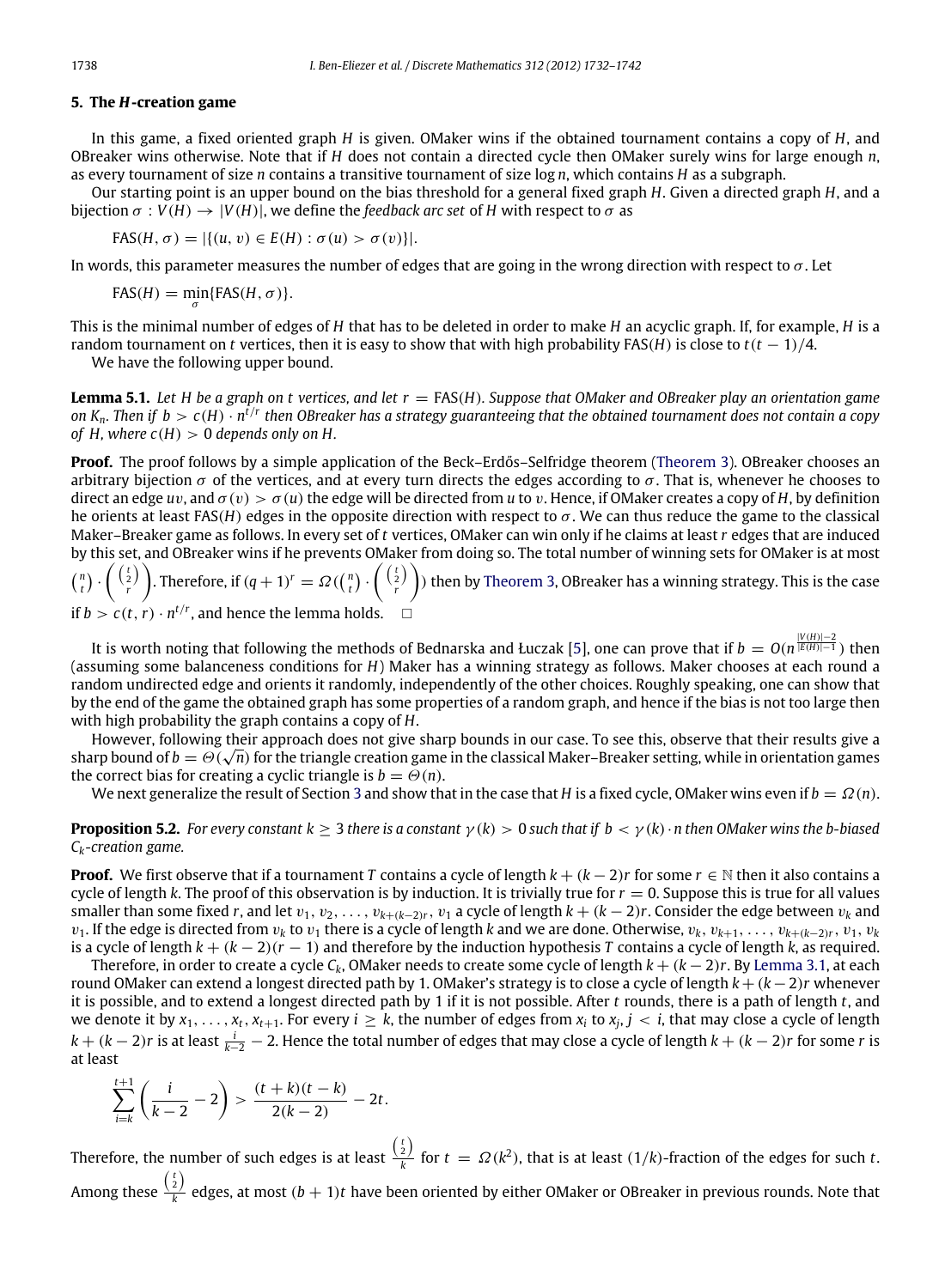as long as the bias *b* is smaller than *n*/2, the game lasts at least *t* = *n* rounds, and results in a path of length *n* − 1, unless OMaker wins before. Therefore if *b*  $\frac{n-1-2k}{2k}$  then OMaker wins the game, as required. □

Recall that a tournament *T* is *k*-colorable if its edges can be partitioned into *k* transitive tournaments. Berger et al. [\[6\]](#page-10-11) studied the class of tournaments *H* with the property that there is a constant *c*(*H*) such that every *H*-free tournament *T* is *c*(*H*)-colorable. They called every such tournament *H* a *hero*, and characterized the set of such tournaments. We next show that for every *k* > 0 OMaker has a strategy to create a non *k*-colorable tournament as long as the bias is a sufficiently small linear function of *n*.

<span id="page-7-1"></span>**Lemma 5.3.** Let  $k > 1$ , and suppose that  $b = \frac{cn}{k \log k}$  for some sufficiently small constant  $c > 0$ . Then OMaker has a strategy to *create a non k-colorable tournament.*

Proof. It is rather easy to see using a Chernoff bound (as it was done in Section [4\)](#page-2-3) that a random tournament obtained by directing each edge uniformly and independently of the other choices has the following property almost surely: for every ordered pair of disjoint sets *A*, *B* of sets of size  $n/2k$ , there are  $\Theta(\frac{n^2}{2k})$ *k* 2 ) edges in each direction between *A* and *B*. Fix a tournament  $T^*$  with this property.

Define a hypergraph *H* whose vertices are the edges of T\* and whose edges are all the edges from A to B in T\* for every ordered pair *A*, *B* of sets of size *n*/2*k*. OMaker will win the game by orienting one edge from every hyperedge in *H* according to *T* ∗ . To this end, OMaker will play to prevent OBreaker from orienting all the edges in some hyperedge from *H*. By the end of the game, there is an edge between every two sets of size *n*/2*k* and hence the obtained tournament does not contain an acyclic set of size *n*/*k*, and therefore is not *k*-colorable.

There are  $\binom{n}{n/2k}^2\leq (2e k)^{n/k}$  choices of ordered pairs  $(A,B)$ , each corresponding to a hyperedge of *H*. The size of each hyperedge is  $\Theta(\frac{n^2}{\nu^2})$ *k* 2 ). By applying the Beck–Erdős–Selfridge criterion [\(Theorem 3,](#page-1-2) with OMaker assuming the role of Breaker,  $p = b$  and  $q = 1$ ), if  $b = \frac{cn}{k \log k}$  then OMaker has a winning strategy, as required.  $\Box$ 

A simple consequence of [Lemma 5.3](#page-7-1) is the following generalization of [Lemma 3.1.](#page-2-1) Berger et al. [\[6\]](#page-10-11) provided a list of five minimal tournaments  $H_1, H_2, \ldots, H_5$  and proved (Theorem 5.1 in [\[6\]](#page-10-11)) that every non-hero tournament must contain at least one of  $H_1, \ldots, H_5$  as a sub-tournament. For every  $1 \le i \le 5$ , one can check that FAS( $H_i$ ) > 2.

Consider any oriented graph *H* with FAS(*H*) = 1. Let  $\sigma$  be an ordering of *V*(*H*) with a single edge that does not agree with  $\sigma$ . Let  $H'$  be a tournament on  $V(H)$  that contains  $H$  as subgraph and is defined as follows. For every two vertices  $u, v \in V(H)$ , if  $(u, v) \in E(H)$  we let  $(u, v) \in E(H')$ . If  $(u, v), (v, u) \notin E(H)$ , we let  $(u, v) \in E(H')$  if  $\sigma(v) > \sigma(u)$  and  $(v, u) \in E(H')$ otherwise. We get that  $FAS(H') = 1$  as well.

Clearly, it is sufficient to construct a copy of *H'* for OMaker's win. The result of Berger et al. [\[6\]](#page-10-11) can be applied only for tournaments, and hence we will use it to show that OMaker can construct a copy of *H* ′ .

Since FAS( $H'$ ) = 1 the tournament  $H'$  is a hero, and therefore every tournament that does not contain a copy of  $H'$  is  $c(H')$ -colorable, where  $c(H')$  is a constant that depends only on *H'*. By [Lemma 5.3,](#page-7-1) if  $b = \Theta(n)$  then OMaker has a strategy so the obtained tournament is not  $c(H')$ -colorable. We therefore have the following.

**Proposition 5.4.** For every oriented graph H with FAS(H) = 1 there is a constant  $\gamma(H) > 0$  such that OMaker wins the  $\gamma$ n*biased H creation game.*

We conjecture that the bias threshold that guarantees OMaker's win strongly depends on FAS(*H*). It will be interesting to find further quantitative results in this direction.

#### **Acknowledgments**

The first author's research was supported in part by an ERC advanced grant and by Dan David fellowship. The second author's research was supported in part by USA-Israel BSF grant 2006322, and by grant 1063/08 from the Israel Science Foundation. The third author's research was supported in part by NSF grant DMS-1101185, NSF CAREER award DMS-0812005 and by USA-Israeli BSF grant.

#### <span id="page-7-0"></span>**Appendix. Proof of [Proposition 4.5](#page-5-0)**

Here we provide the complete details of Gebauer–Szabó approach and show that Maker can win the min-degree game if *b* =  $\frac{(1-o(1))n}{\ln n}$  where the base graph is the complete bipartite graph *K<sub>n,n</sub>*. We give the proof for every min-degree *c*, though we need only the case  $c = 4$ .

We assume for simplicity that Breaker starts the game, this does not change the asymptotic threshold of this game. We say that the game ends when either all vertices have degree at least *c* in Maker's graph (and Maker won) or one vertex has degree at least  $n-c+1$  in Breaker's graph (and Breaker won). With deg $_M(v)$  and deg $_B(v)$  we denote the degree of a vertex  $v$ in Maker's graph and in Breaker's graph, respectively. A vertex v is called *dangerous* if deg<sub>*M*</sub> (v)  $\leq$  c − 1. To establish Maker's strategy we define the *danger value* of a vertex v as dang $(v) := \deg_B(v) - 2b \cdot \deg_M(v)$ .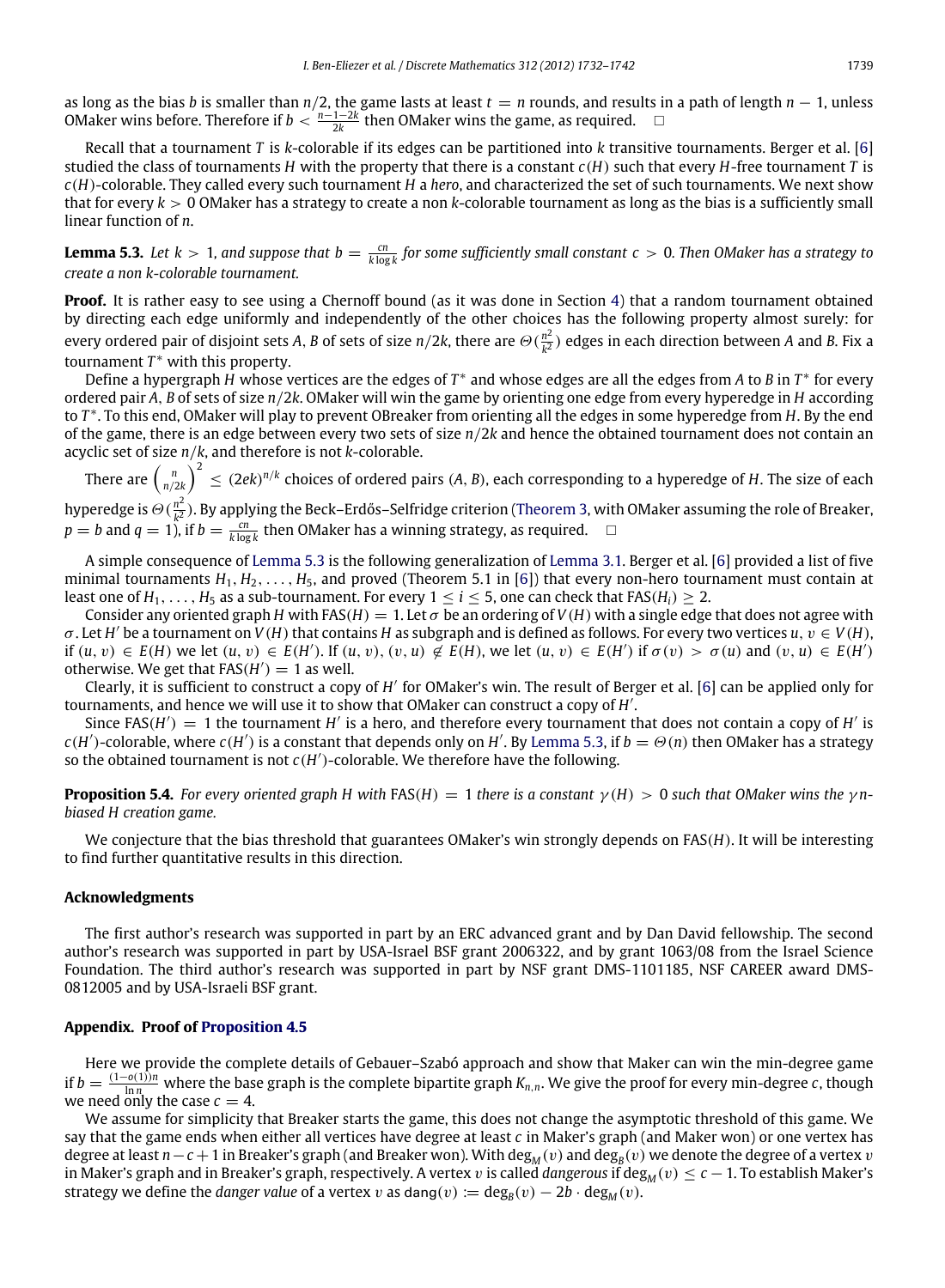*Maker's strategy S<sup>M</sup>* . Before his *i*th move Maker identifies a dangerous vertex v*<sup>i</sup>* with the largest danger value, ties are broken arbitrarily. Then, as his *i*th move Maker claims an edge incident to  $v_i$ . We refer to this step as "easing  $v_i$ ".

Observe that Maker can always make a move according to his strategy unless no vertex is dangerous (thus he won) or Breaker occupied at least  $n - c + 1$  edges incident to a vertex (and Breaker won).

Also, a vertex v*<sup>i</sup>* was dangerous any time before Maker's *i*th move.

Suppose, for a contradiction, that Breaker, playing with bias *b*, has a strategy S<sub>*B*</sub> to win the min-degree-*c* game against Maker who plays with bias 1. Let *B<sup>i</sup>* and *M<sup>i</sup>* denote the *i*th move of Breaker and Maker, respectively, in the game where they play against each other using their respective strategies  $S_B$  and  $S_M$ . Let *g* be the length of this game, i.e., the maximum degree of Breaker's graph becomes larger than  $n - c$  in move  $B_g$ . We call this the end of the game.

For a set  $I\subseteq V$  of vertices we let  $\overline{\sf{dag}}(I)$  denote the average danger value  $\frac{\sum_{v\in I}\sf{dang}(v)}{|I|}$  of the vertices of *I*. When there is risk of confusion we add an index and write dang $_{B_i}(v)$  or dang $_{M_i}(v)$  to emphasize that we mean the danger-value of  $v$ *directly before B<sup>i</sup>* or *M<sup>i</sup>* , respectively.

In his last move Breaker takes *b* edges to increase the maximum Breaker-degree of his graph to at least *n* − *c* (in fact, at least *n* − *c* + 1). In order to be able to do that, directly before Breaker's last move *B<sup>g</sup>* there must be a dangerous vertex v*<sup>g</sup>* whose Breaker-degree is at least  $n - c - b$ . Thus dang $_{B_{g}}(v_{g}) \geq n - c - b - 2b(c - 1)$ .

Recall that  $v_1, \ldots, v_{g-1}$  were defined during the game. For  $0 \le i \le g-1$ , we define the set  $I_i$  as  $I_i = \{v_{g-i}, \ldots, v_g\}$ . The following lemma estimates the change in the average danger during Maker's move.

**Lemma A.1.** *Let i,*  $1 \le i \le g - 1$ *,* 

(i) *if*  $I_i \neq I_{i-1}$ , then  $\overline{\text{dang}}_{M_{g-i}}(I_i) - \overline{\text{dang}}_{B_{g-i+1}}(I_{i-1}) \geq 0$ . (ii) *if I*<sub>*i*</sub> = *I*<sub>*i*−1</sub>, then  $\overline{\text{dang}}_{M_{g-i}}(I_i) - \overline{\text{dang}}_{B_{g-i+1}}(I_{i-1}) \ge \frac{2b}{|I_i|}$ .

**Proof.** For part (i), we have that  $v_{g-i} \notin I_{i-1}$ . Since danger values do not increase during Maker's move we have dang*Mg*−*<sup>i</sup>* (*Ii*−1) ≥ dang*Bg*−*i*+<sup>1</sup> (*Ii*−1). Before *Mg*−*<sup>i</sup>* Maker selected to ease vertex v*g*−*<sup>i</sup>* because its danger was highest among dangerous vertices. Since all vertices of *Ii*−<sup>1</sup> are dangerous before *Mg*−*<sup>i</sup>* we have that dang(v*g*−*i*) ≥ max(dang(v*g*−*i*+1), . . . , dang(v*<sup>g</sup>* )), which implies dang*Mg*−*<sup>i</sup>* (*Ii*) ≥ dang*Mg*−*<sup>i</sup>* (*Ii*−1). Combining the two inequalities establishes part (i).

For part (ii), we have that  $v_{g-i} \in I_{i-1}$ . In  $M_{g-i}$  deg<sub>*M*</sub> ( $v_{g-i}$ ) increases by 1 and deg<sub>*M*</sub> (*v*) does not decrease for any other v ∈ *I<sup>i</sup>* . Besides, the degrees in Breaker's graph do not change during Maker's move. So dang(v*g*−*i*) decreases by 2*b*, whereas dang $(v)$  do not increase for any other vertex  $v \in I_i$ . Hence  $\overline{ \rm{dang}}(I_i)$  decreases by at least  $\frac{2b}{|I_i|}$ , which implies (ii).  $\Box$ 

The next lemma bounds the change of the danger value during Breaker's moves.

**Lemma A.2.** Let *i* be an integer,  $1 \le i \le g - 1$ .

- $\frac{d}{dt}$  (**i**)  $\frac{d}{dt}$   $\frac{d}{dt}$  dang $\frac{d}{dt}$ <sub>*Bg−i*</sub> (*I<sub>i</sub>*)  $\leq \frac{2b}{|I_i|}$
- (ii)  $\overline{\sf{dang}}_{\mathsf{M}_{\mathsf{g}-i}}(l_i)-\overline{\sf{dang}}_{\mathsf{B}_{\mathsf{g}-i}}(l_i)\leq \frac{b+|l_i|-1+a(i-1)-a(i)}{|l_i|}$ , where  $a(i)$  denotes the number of edges spanned by  $l_i$  which Breaker took *in the first g – i – 1 rounds*

**Proof.** Let *e*double denote the number of those edges with both endpoints in *I<sup>i</sup>* which are occupied by Breaker in *Bg*−*<sup>i</sup>* . Then the increase of  $\sum_{v\in I_i}$  deg<sub>*B*</sub>(*v*) during *B<sub>g−i</sub>* is at most *b* + *e*<sub>double</sub>. Since the degrees in Maker's graph do not change during Breaker's move the increase of  $\overline{ \text{dang}}(I_i)$  (during  $B_{g-i}$ ) is at most  $\frac{b+e_{\text{double}}}{|I_i|}$ .

Part (i) is then immediate after noting that  $e_{\text{double}} \leq b$ .

For (ii), we bound *e*double more carefully. By definition, Breaker occupied *a*(*i*) edges spanned by *I<sup>i</sup>* in his first *g* − *i* − 1 moves. So, all in all, Breaker occupied  $a(i) + e_{double}$  edges spanned by  $I_i$  in his first  $g - i$  moves. On the other hand, we know that among these edges exactly  $a(i-1)$  are spanned by  $I_{i-1} \supseteq I_i \setminus \{v_{g-i}\}\$  and there are at most  $|I_i| - 1$  edges in  $I_i$  incident  $\log_{\frac{1}{2}}$  **i** Hence  $a(i) + e_{\text{double}} \le a(i-1) + |I_i| - 1$ , giving us  $e_{\text{double}} \le |\bar{I}_i| - 1 + a(i-1) - a(i)$ . □

The following estimates for the change of average danger during one full round are immediate corollaries of the previous two lemmas.

<span id="page-8-0"></span>**Corollary A.3.** Let *i* be an integer,  $1 \le i \le g - 1$ .

- (i) *if*  $I_i = I_{i-1}$ , then  $\overline{\text{dang}}_{B_{g-i}}(I_i) \overline{\text{dang}}_{B_{g-i+1}}(I_{i-1}) \ge 0$ .
- $\delta$  (ii) *if*  $I_i \neq I_{i-1}$ *, then*  $\overline{\text{dang}}_{B_{g-i}}(I_i) \overline{\text{dang}}_{B_{g-i+1}}(I_{i-1}) \geq -\frac{2b}{|I_i|}$
- (iii) if  $I_i \neq I_{i-1}$ , then  $\overline{\text{dang}}_{B_{g-i}}(I_i) \overline{\text{dang}}_{B_{g-i+1}}(I_{i-1}) \geq -\frac{b+|I_i|-1+a(i-1)-a(i)}{|I_i|}$ , where  $a(i)$  denotes the number of edges spanned *by I<sub>i</sub>* which Breaker took in the first  $g - i - 1$  rounds.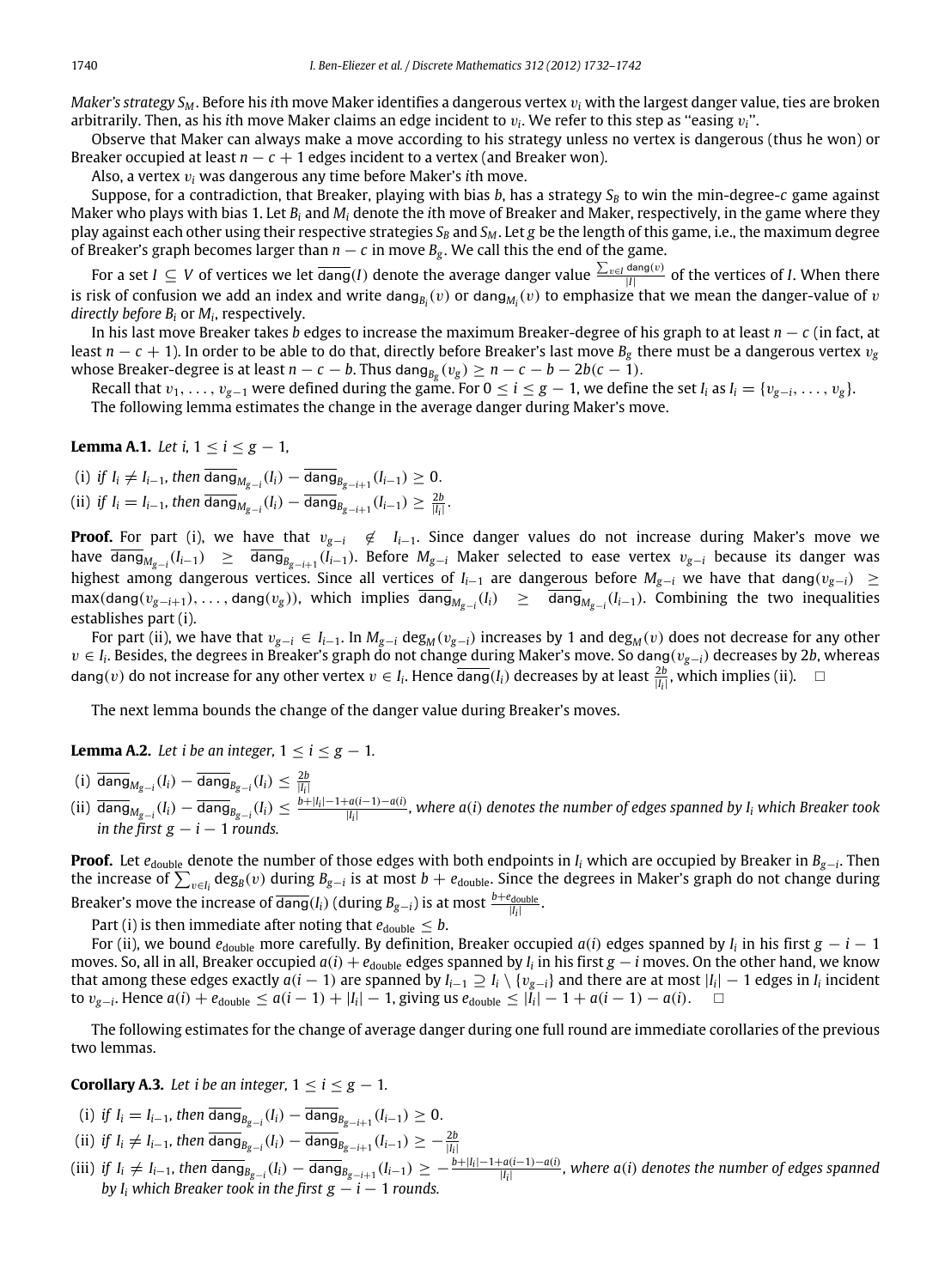Let  $k := \lfloor \frac{n}{\ln n} \rfloor$ . For the analysis, we split the game into two parts: The main game, and the end game which starts when  $|I_i| \leq k$ .

Let  $|I_g|=r$ . Let  $i_1<\cdots < i_{r-1}$  be those indices for which  $I_{i_j}\neq I_{i_j-1}$ . Note that  $|I_{i_j}|=j+1$ . Observe that by definition *a*( $i_{i-1}$ ) ≥ *a*( $i_i$  − 1).

Recall that the danger value of  $v_g$  directly before  $B_g$  is at least  $n - c - b(2c - 1)$ . Assume first that  $k > r$ .

$$
\overline{\text{dang}}_{B_1}(I_{g-1}) = \overline{\text{dang}}_{B_g}(I_0) + \sum_{i=1}^{g-1} (\overline{\text{dang}}_{B_{g-i}}(I_i) - \overline{\text{dang}}_{B_{g-i+1}}(I_{i-1}))
$$
\n
$$
\geq \overline{\text{dang}}_{B_g}(I_0) + \sum_{j=1}^{r-1} (\overline{\text{dang}}_{B_{g-j}}(I_{ij}) - \overline{\text{dang}}_{B_{g-j+1}}(I_{ij-1})) \quad [\text{by Corollary A.3(i)}]
$$
\n
$$
\geq \overline{\text{dang}}_{B_g}(I_0) - \sum_{j=1}^{r-1} \frac{b+j+a(i_j-1) - a(j_j)}{j+1} \quad [\text{by Corollary A.3(iii)}]
$$
\n
$$
\geq \overline{\text{dang}}_{B_g}(I_0) - bH_r - r - \frac{a(0)}{2} + \sum_{j=2}^{r-1} \frac{a(i_{j-1})}{(j+1)j} + \frac{a(i_{r-1})}{r} \quad [\text{since } a(i_{j-1}) \geq a(i_j-1)]
$$
\n
$$
\geq \overline{\text{dang}}_{B_g}(I_0) - bH_k - k \quad [\text{since } a(0) = 0 \text{ and } r \leq k]
$$
\n
$$
\geq n - c - b(2c + \ln k) - k
$$
\n
$$
\geq n - \frac{n}{\ln n}(2c + \ln n - \ln \ln n) - \frac{n}{\ln n} - c \quad [\text{since } b \leq \frac{n}{\ln n}]
$$
\n
$$
\geq \frac{n \ln \ln n}{3 \ln n} - \frac{n}{\ln n} - c
$$
\n
$$
\geq 0. \quad [\text{for large } n] \tag{A.1}
$$

Assume now that  $k < r$ .

$$
\overline{\text{dang}}_{B_1}(I_{g-1}) = \overline{\text{dang}}_{B_g}(I_0) + \sum_{i=1}^{g-1} (\overline{\text{dang}}_{B_{g-i}}(I_i) - \overline{\text{dang}}_{B_{g-i+1}}(I_{i-1}))
$$
\n
$$
\geq \overline{\text{dang}}_{B_g}(I_0) + \sum_{j=1}^{r-1} (\overline{\text{dang}}_{B_{g-i_j}}(I_{i_j}) - \overline{\text{dang}}_{B_{g-i+1}}(I_{i_{j-1}})) \quad [\text{by Corollary A.3(i)}]
$$
\n
$$
= \overline{\text{dang}}_{B_g}(I_0) + \sum_{j=1}^{r-1} (\overline{\text{dang}}_{B_{g-i_j}}(I_{i_j}) - \overline{\text{dang}}_{B_{g-i+1}}(I_{i_{j-1}}))
$$
\n
$$
+ \sum_{j=k}^{r-1} (\overline{\text{dang}}_{B_{g-i_j}}(I_{i_j}) - \overline{\text{dang}}_{B_{g-i+1}}(I_{i_{j-1}}))
$$
\n
$$
\geq \overline{\text{dang}}_{B_g}(I_0) - \sum_{j=1}^{k-1} \frac{b+j+a(i_j-1)-a(i_j)}{j+1} - \sum_{j=k}^{r-1} \frac{2b}{j+1} \quad [\text{by Corollary A.3(iii)} \text{ and (ii)}]
$$
\n
$$
\geq \overline{\text{dang}}_{B_g}(I_0) - b(2H_r - H_k) - k - \frac{a(0)}{2} + \sum_{j=2}^{k-1} \frac{a(i_{j-1})}{(j+1)j} + \frac{a(i_{k-1})}{k}
$$
\n
$$
\geq n - c - b(2c - 1 + 2H_{2n} - H_k) - k \quad [\text{since } 2n \geq r \text{ and } a(0) = 0]
$$
\n
$$
\geq n - c - \left(\frac{n}{\ln n} - \frac{n \ln \ln n}{\ln^2 n} - (2c + 3) \frac{n}{\ln^2 n}\right) (\ln n + \ln \ln n + 2c + 2) - \frac{n}{\ln n}
$$
\n
$$
\geq \frac{n(\ln \ln n)^2}{\ln^2 n} \quad [\text{for n large enough}]
$$
\n(

Observe that in our proof we need Maker to have min-degree *c* for every vertex v before Breaker claims (1 − δ)*n* edges incident to v (for  $\delta = O(\frac{1}{(\ln n)^{1/4}})$ ). The same analysis essentially holds, with the following differences. Assume that Breaker